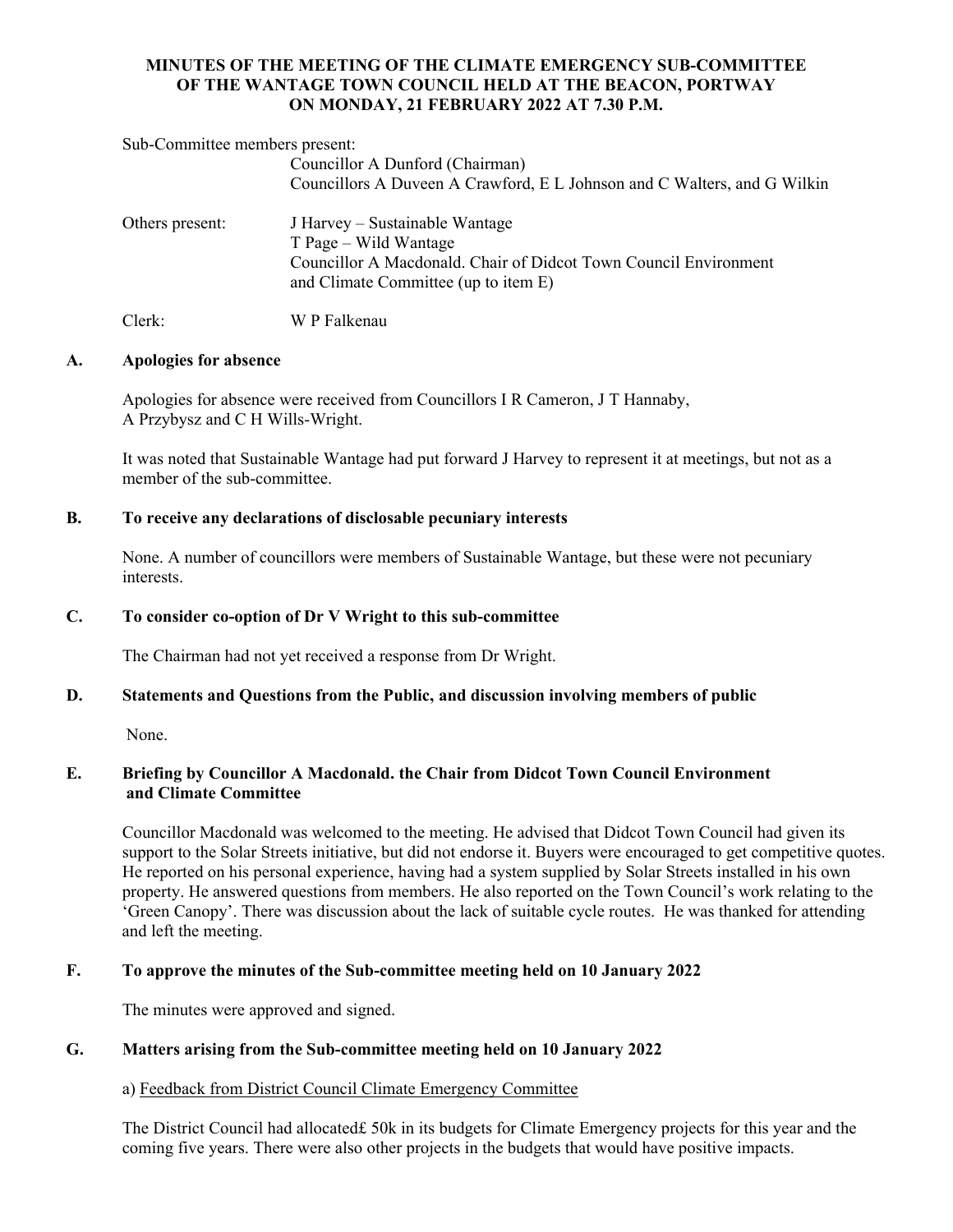#### **MINUTES OF THE MEETING OF THE CLIMATE EMERGENCY SUB-COMMITTEE OF THE WANTAGE TOWN COUNCIL HELD AT THE BEACON, PORTWAY ON MONDAY, 21 FEBRUARY 2022 AT 7.30 P.M.**

 Members were to look through the Action Plan to see if funding could be sought from the District Council. There was a possibility of applying for funds for the planting scheme at the Manor Road Memorial Park. T Page agreed to consider.

 There was discussion about upgrading the heating system at Wantage Leisure Centre. There appeared to be too many obstacles to make this viable.

### b) Update re initiatives for Town Council to reduce its own carbon footprint

Councillor Johnson had circulated a spreadsheet that sought to measure the Council's carbon footprint based upon his own rough estimates. He asked members and the Clerk to review and advise of areas requiring adjustment. **Action: All/Clerk** 

ON THE PROPOSITION OF Councillor Walters SECONDED BY Councillor Menzies IT WAS RESOLVED that, when the spreadsheet had been updated, it be published on the Council's website, with an invitation for the public to comment. **Action: Johnson/Clerk Action: Johnson/Clerk** 

# c) Update from Mr Wilkin of HARBUG

The Active Travel Group continues to meet monthly. It was seeking to come up with a list of projects and prioritise these. The western end of the Crab Hill relief road was being redesigned to accommodate a cycling route. The County Council were consulting on the Oxfordshire Local Transport and Connectivity Plan. Meetings of Active Travel Groups across Oxfordshire were being held monthly with each meeting focusing on different topics. Sustainable Wantage were holding an Active Travel meeting on the Wednesday. Mr Wilkin agreed to provide details of this to the Clerk for distribution to others. **Action: Wilkin/Clerk** 

It was noted that the Town Council had submitted its request for 20 mph speed limits. A survey seeking the public's views was active.

There was discussion about the availability of S106 funding to provide a cycle route link between Crab Hill and Limborough Road. There was also discussion about Market Place pedestrianisation. It was viewed that the western end pedestrianisation could be the precursor to a longer term project to pedestrianise a wider area.

### d) Update from Sustainable Wantage

Mr Page, the Wild Wantage project officer, was welcomed to the meeting. He reported that the planting scheme at the Manor Road Memorial Park had not yet proceeded. He was involved in outreach work with Stockham Primary School and he hoped to also work with other schools. The Oxfordshire Treescapes Project had produced a report on tree planting opportunities in Wantage Parish. Mr Page agreed to consider this.

Ms Harvey reported that Sustainable Wantage had been holding workshops with allotment holders regarding cultivating without the use of chemicals. Sustainable Wantage had been given an Oxfordshire High Sheriff's Award for its work. Solar Streets Wantage was due to launch in April. They were seeking to work with Vale Community Impact on a draught busting initiative for those affected by fuel poverty. Sustainable Wantage had been asked to nominate a community building for a free energy audit. It was suggested by members that the October Club might be suitable.

Ms Harvey advised that Sustainable Wantage was receiving many requests to volunteer which was more than it could handle, and ideas for many projects, which was also more than it could handle. It was suggested that she put in a donation request to the Town Council and also the District Council to fund extra administration support. **Action: Harvey Action: Harvey**